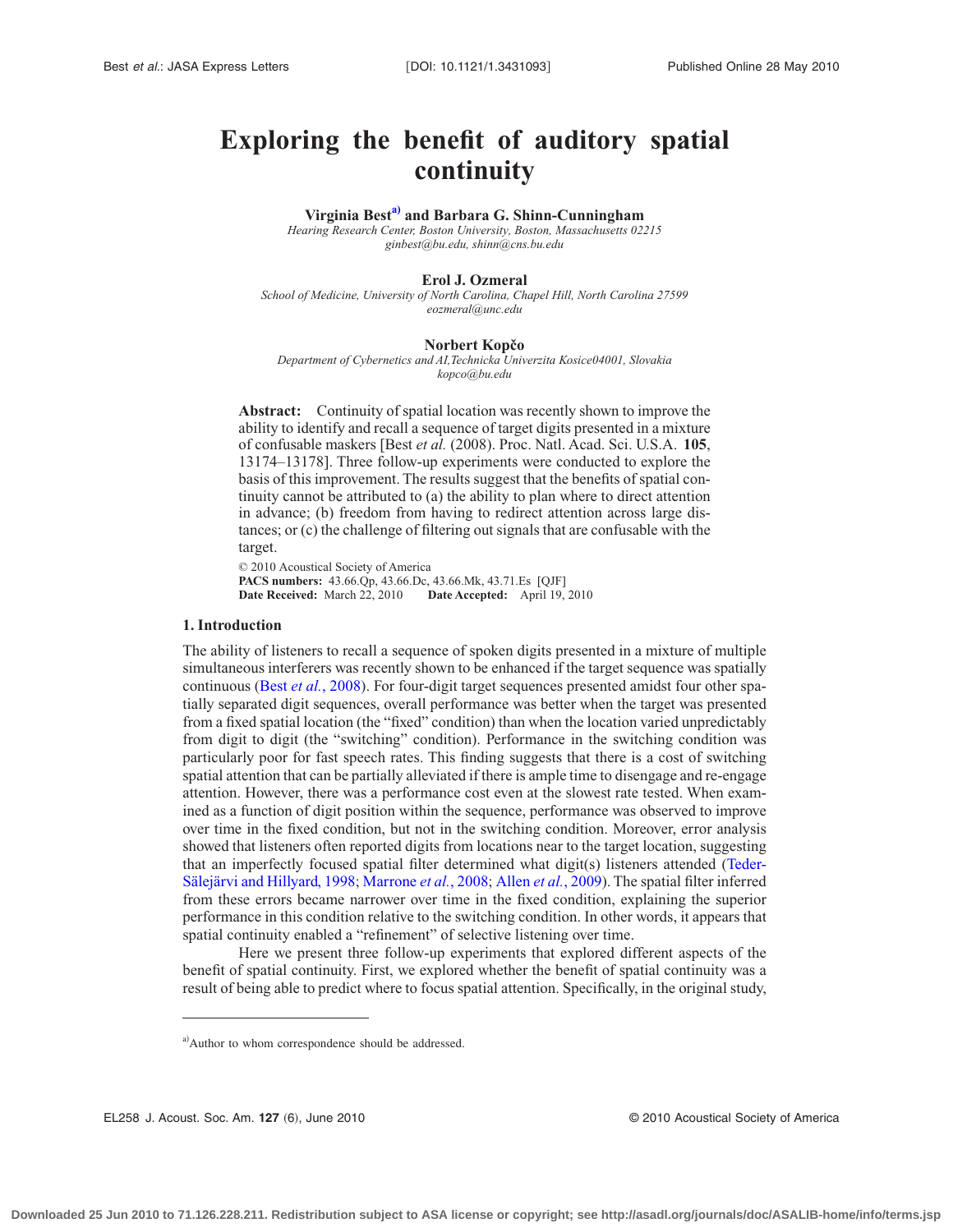the target locations were predictable in the fixed condition and unpredictable in the switching condition. Thus, the benefit from digit to digit may be associated with spatial predictability. To test this idea, we examined performance for the switching condition when the target spatial trajectory was fixed over a whole block and listeners were cued with a visual sequence to familiarize them with the trajectory prior to the block. Second, we wondered whether the cost of switching spatial attention would still occur if the spatial trajectories were smoother and contained no large jumps in location (more like motion of a sound source in the real world). To test this idea, we examined performance for a switching condition in which the target always moved to an adjacent location in the array, and in which the direction of motion either did not change over the course of a trial or changed only once within a trial. Finally, we tested whether the importance of having the target come from a fixed location would remain if the interferers were not potential targets, so that selection of the target from the mixture did not necessarily require spatially directed attention.

#### **2. Methods**

#### *2.1 Participants*

Five listeners with normal hearing participated in the previous study (Best *et al.*[, 2008\)](#page-6-0). Six listeners were recruited for Experiment 1 (including one listener from the previous study), five for Experiment 2 (including one listener from the previous study), and four for Experiment 3 (including three listeners from the previous study).

#### *2.2 Environment*

The environment was identical to that used in the previous experiment (Best *et al.*[, 2008\)](#page-6-0). Specifically, listeners were seated in the center of a darkened single-walled IAC booth with interior dimensions of 12 ft, 4 in. $\times$ 13 ft $\times$ 7 ft, 6 in. (length, width, height). The listener's head was supported and kept relatively still by a head rest; a handheld keypad (QTERM) was provided for collecting responses. Five loudspeakers (Acoustic Research 215PS) were positioned on an arc in front of the listener at a distance of 5 ft, evenly spaced from  $-30^{\circ}$  to  $+30^{\circ}$  azimuth. Digital stimuli were generated by a computer located outside the booth and fed to the loudspeakers through five separate channels of Tucker-Davis Technologies hardware. Signals were converted at 20 kHz by a 16-bit D/A converter (DA8), attenuated (PA4), and passed through power amplifiers (Tascam) before presentation to the loudspeakers. A custom-built switchboard controlled five light-emitting diodes (LEDs) that were fixed to the top of the five loudspeakers. These LEDs provided visual information about the target digit locations. MATLAB (Mathworks) software was used for stimulus generation, stimulus presentation, data acquisition, and analysis.

#### *2.3 Stimuli and task*

The stimuli were very similar to those used in the previous study (Best *et al.*[, 2008\)](#page-6-0). Stimuli were created from the digits 1–9 spoken by 15 male talkers from the TIDIGITS database [\(Le](#page-6-4)[onard, 1984\)](#page-6-4). The mean duration of the set of digits was  $434 \text{ ms } (\pm 103 \text{ ms})$ . For each trial, five sequences of digits were presented simultaneously from the five loudspeakers. These sequences were comprised of four random digits. While the same digit could be repeated within a sequence, the same digit was never presented at the same time in different loudspeakers. In all of the current experiments the digits making up the target sequence were spoken by a single voice, chosen randomly on each trial, as in the "fixed voice" condition of the previous study. The maskers were chosen from the remaining 14 voices. In each temporal position, the voices chosen for the four maskers were distinct from one another and from the target voice. The onsets of the five digits in each temporal position were time-aligned. The length of each temporal "slot" was set to the length of the longest digit in that temporal position (zero-padding the end of the other digits in that position). In Experiment 3 only, all non-target digits were reversed in time (prior to zero-padding) to make them unintelligible. To manipulate the overall rate of presentation, silent gaps (with durations of 0, 250, 500, or 1000 ms) were inserted between consecutive digits. A single digit in each temporal position was designated as the target, with its location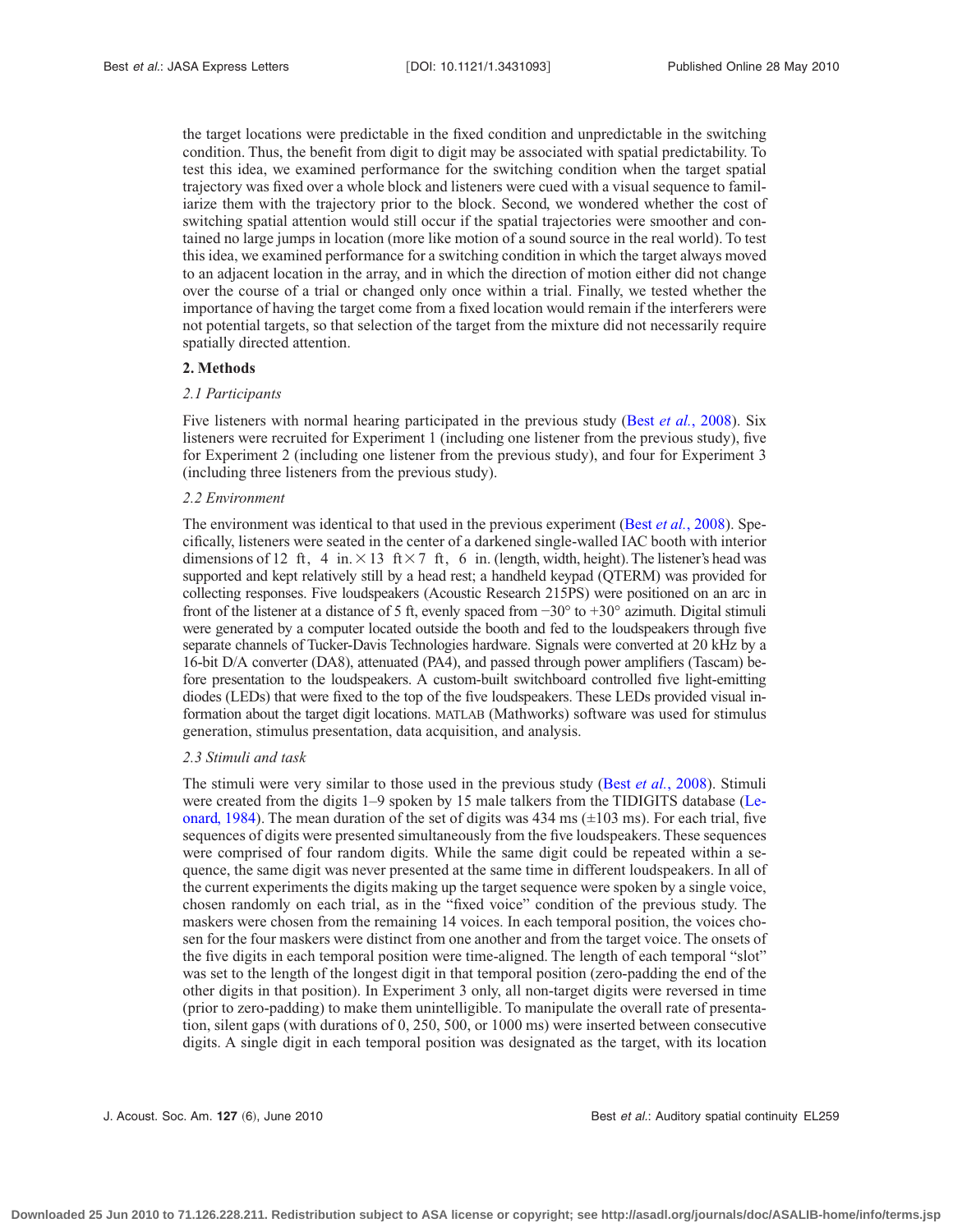<span id="page-2-0"></span>

Fig. 1. Schematic of the fixed and switching stimulus conditions. Each slice represents a presentation interval in which five simultaneous digits were presented (circles). The shading depicts the location and timing of the target.

indicated by the LED on the target loudspeaker. The target location could be fixed or could vary from digit to digit depending on the condition. In all experiments, the listener's task was to report the four-digit target sequence in order. If the listener missed one or more digits, he or she was instructed to guess. Responses were entered using the hand-held keypad after the entire stimulus was finished.

## **3. Experiment 0: Previous study**

#### *3.1 Conditions*

In the previous study (Best *et al.*[, 2008\)](#page-6-0), three conditions were tested. In the "fixed" (F) condition the target sequence was presented from a single loudspeaker (chosen randomly on each trial) and the LED turned on and off synchronously with the onset and offset of the auditory stimulus in each temporal position (Fig. [1,](#page-2-0) left panel). In the other two conditions, the target loudspeaker varied unpredictably from digit to digit (Fig. [1,](#page-2-0) right panel). In the "switching, LED synchronous" (SS) condition, the LED was illuminated synchronously with the digits, just as in the F condition. In the "switching, LED leading" (SL) condition, the LED came on *before* the auditory stimulus in each temporal position, with a lead time equal to the fixed delay between digits. One of four silent delays (0, 250, 500 or 1000 ms) was inserted between digits to create four presentation rates (resulting in average presentation rates of 2.3, 1.5, 1.1, and 0.7 words/s, respectively). Each subject completed five 40-trial blocks of each condition/delay combination (60 blocks in total).

#### *3.2 Results*

Figure [2](#page-3-0) shows performance as a function of inter-digit delay, with each experiment in a different panel. The data for Experiment 0 [Fig. [2\(a\)\]](#page-3-0) are replotted from Best *et al.*[, 2008,](#page-6-0) where they appeared as Experiment 2. In that experiment, mean performance was better in the F condition than in the SS conditions for all inter-digit delays. Presentation rate had little effect on performance in F; however, performance in SS was better at slower rates than at faster rates. Confirming these observations, a two-way repeated-measures analysis of variance (ANOVA) conducted on the arcsine-transformed scores revealed significant main effects of condition  $[F(1,4)]$  $= 55.8, p < 0.005$  and delay  $[F(3, 12)=22.4, p < 0.001]$ , as well as a significant interaction  $[F(3, 12)=38.0, p<0.001]$ . Providing spatial information in advance during the inter-digit delays improved performance slightly [compare SL to SS in Fig.  $2(a)$ ], but even at the longest delays did not restore performance to that achieved in F. A two-way repeated-measures ANOVA conducted on the arcsine-transformed scores for conditions SS and SL at the nonzero delays revealed significant main effects of condition  $[F(1,4)=42.5, p<0.005]$  and delay  $[F(2,8)=16.7, p<0.005]$ , and no significant interaction.

EL260 J. Acoust. Soc. Am. 127 (6), June 2010 **Best** *et al.***: Auditory spatial continuity** Best *et al.*: Auditory spatial continuity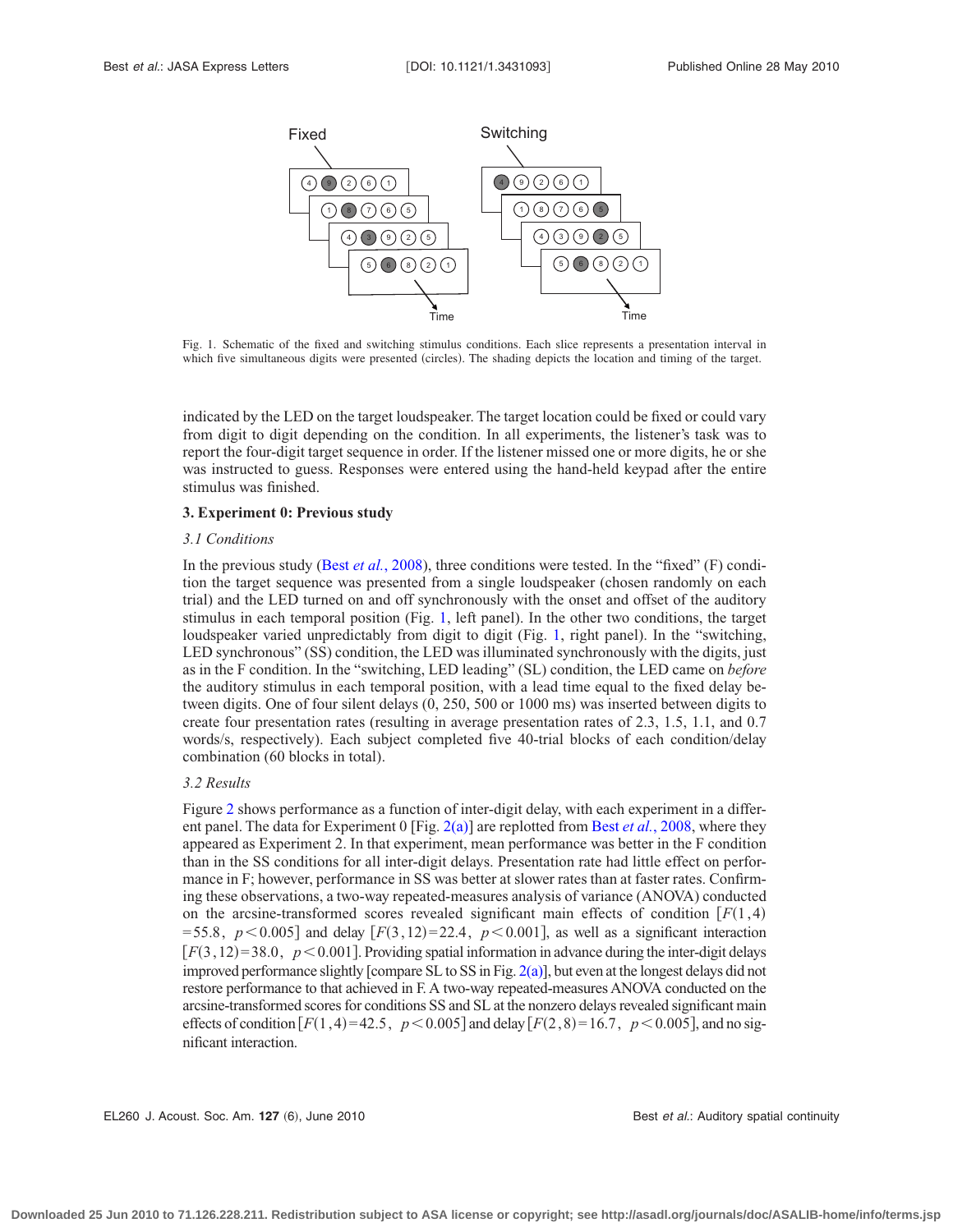<span id="page-3-0"></span>

Fig. 2. Across-subject mean scores  $(\pm$  SEM) plotted as a function of inter-digit delay. (a) Experiment 0: conditions F (fixed; squares and solid lines), SS (switching, LED synchronous; circles and dotted lines), and SL (switching, LED leading; triangles and dashed lines). (b) Experiment 1: conditions F (fixed; squares and solid lines), SS (switching, LED synchronous; circles and dotted lines), and SC (switching, cued trajectory; diamonds and dashed lines). Experiment 2: conditions as per Experiment 0 except SS and SL contained only smooth trajectories. (d) Experiment 3: conditions as per Experiment 0 except maskers were time-reversed.

Figure [3](#page-4-0) shows performance in the different experiments broken down by digit position within the sequence for the most rapid presentation rate (the 0-ms delay, which was common to all experiments and which lead to the greatest cost of switching attention of all of the tested delays). Again, the data for Experiment 0 [Fig. [3\(a\)\]](#page-4-0) are replotted from Best *et al.* [\(2008\).](#page-6-0) In that experiment, for 0-ms delay, performance in F tended to improve for each subsequent digit in the sequence. This improvement over time was not evident in SS, where performance was relatively constant as a function of temporal position. Note that SL is not shown because it could not be tested for the 0-ms delay.

# **4. Experiment 1: Cued trajectory**

## *4.1 Conditions*

In Experiment 1, a new switching condition was introduced in which the spatial trajectory of the target sequence was fixed across a block of trials, and listeners were familiarized with the trajectory prior to the start of the block. Specifically, each 40-trial block of this "switching, cuedpattern" (SC) condition was broken down into 4 sub-blocks of 10 trials, such that one pattern was tested in each of the sub-blocks (i.e., four different patterns were tested in one full block). The fixed pattern tested in a given sub-block was chosen randomly without replacement, separately for each listener, from 16 randomly determined patterns. The pattern was presented visually via the LEDs to the listener a minimum of three times at the start of the sub-block (listeners were then allowed to repeat the cue as many times as desired, prior to each sub-block). Blocks of the SC condition were interleaved with blocks of SS and F that were identical to these conditions in Experiment 0. Due to time constraints, only the fastest presentation rate was tested (0–ms delay). However, this was the rate with the largest effect of switching in the previous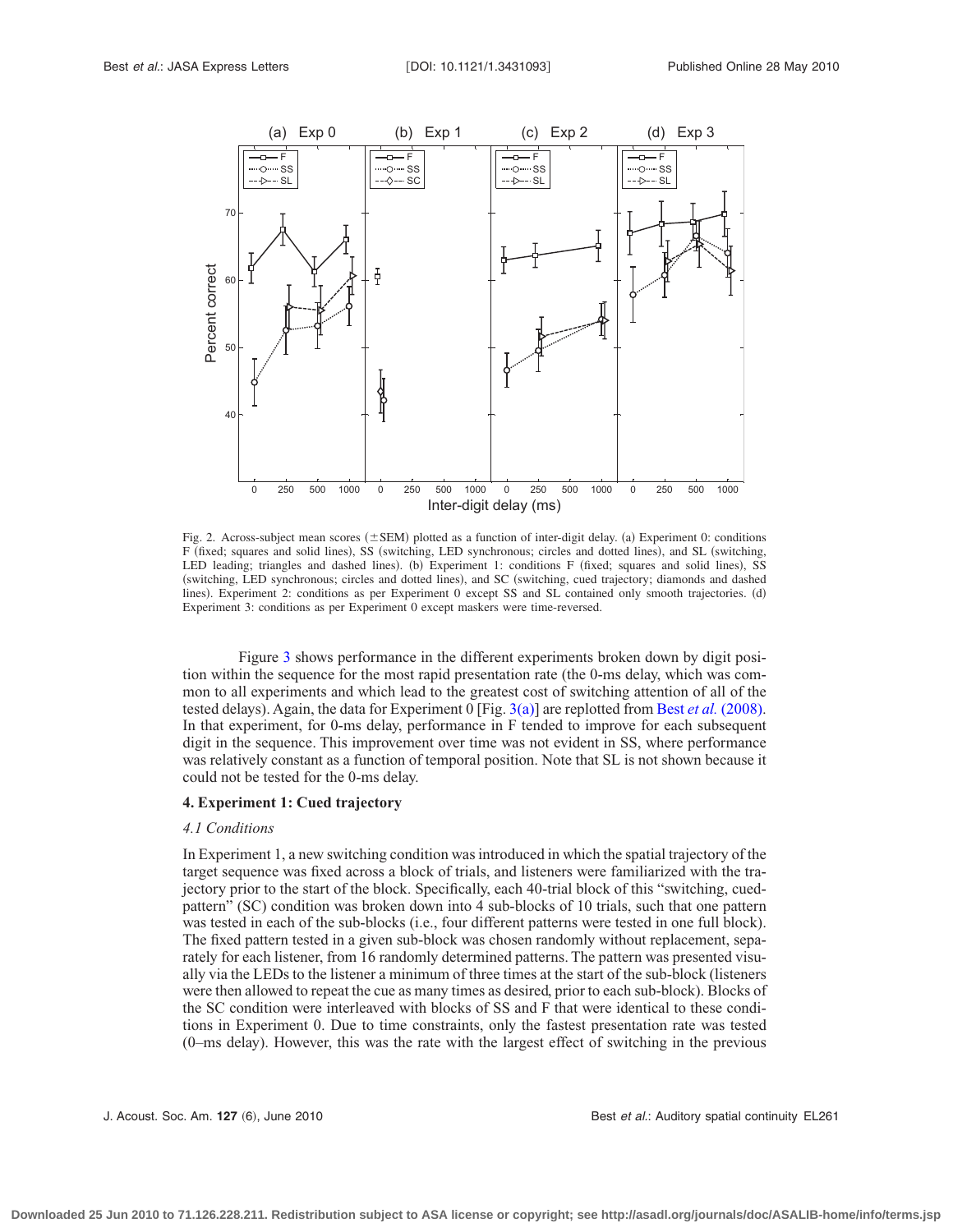<span id="page-4-0"></span>

Fig. 3. Across-subject mean scores  $(\pm$ SEM) plotted as a function of temporal position for the 0-ms inter-digit delay condition. Other details as per Fig. [2.](#page-3-0)

study, so if familiarization with the trajectory affected performance, it was likely to have the largest effect for this delay. Each subject completed four 40-trial blocks of each condition (12 blocks in total).

#### *4.2 Results*

Despite the use of different subjects and a different arrangement of the experimental blocks, mean results for F and SS in Experiment 1 replicate results from Experiment 0 [compare Fig. [2\(b\)](#page-3-0) to Fig. [2\(a\)](#page-3-0) for the 0-ms delay]. Moreover, performance for familiar patterns was no better than for random patterns [compare SC and SS in Fig.  $2(b)$ ]. A one-way repeated-measures ANOVA on the arcsine-transformed scores revealed a significant main effect of condition  $[F(2,8)=51.0, p<0.001]$ . *Post hoc* comparisons ( $p<0.05$ ) confirmed that performance in the F condition was superior to that in the SS and SC conditions (which were not significantly different from each other). When examined as a function of digit position [Fig.  $3(b)$ ], performance in the F condition improved over the course of the sequence, whereas scores in SS and SC were roughly U-shaped and essentially identical to each other.

These results suggest that *a priori* knowledge of the trajectory of the target sequence, reinforced by the fixing of this trajectory for a block of trials, did not reduce the costs associated with having to redirect spatial attention from one digit to the next, at least at this rapid presentation rate. This is consistent with results in Experiment 0 at slower rates, where a leading visual cue (condition SL) did not restore performance to that seen in the F condition. Overall, it appears that spatial *continuity* per se (and not just spatial *certainty*) enhances performance on this task.

# **5. Experiment 2: Smooth trajectory**

#### *5.1 Conditions*

In Experiment 2, conditions were identical to Experiment 0 except that the spatial trajectories in SS and SL were "smooth," only containing transitions of 15° (a shift of one loudspeaker posi-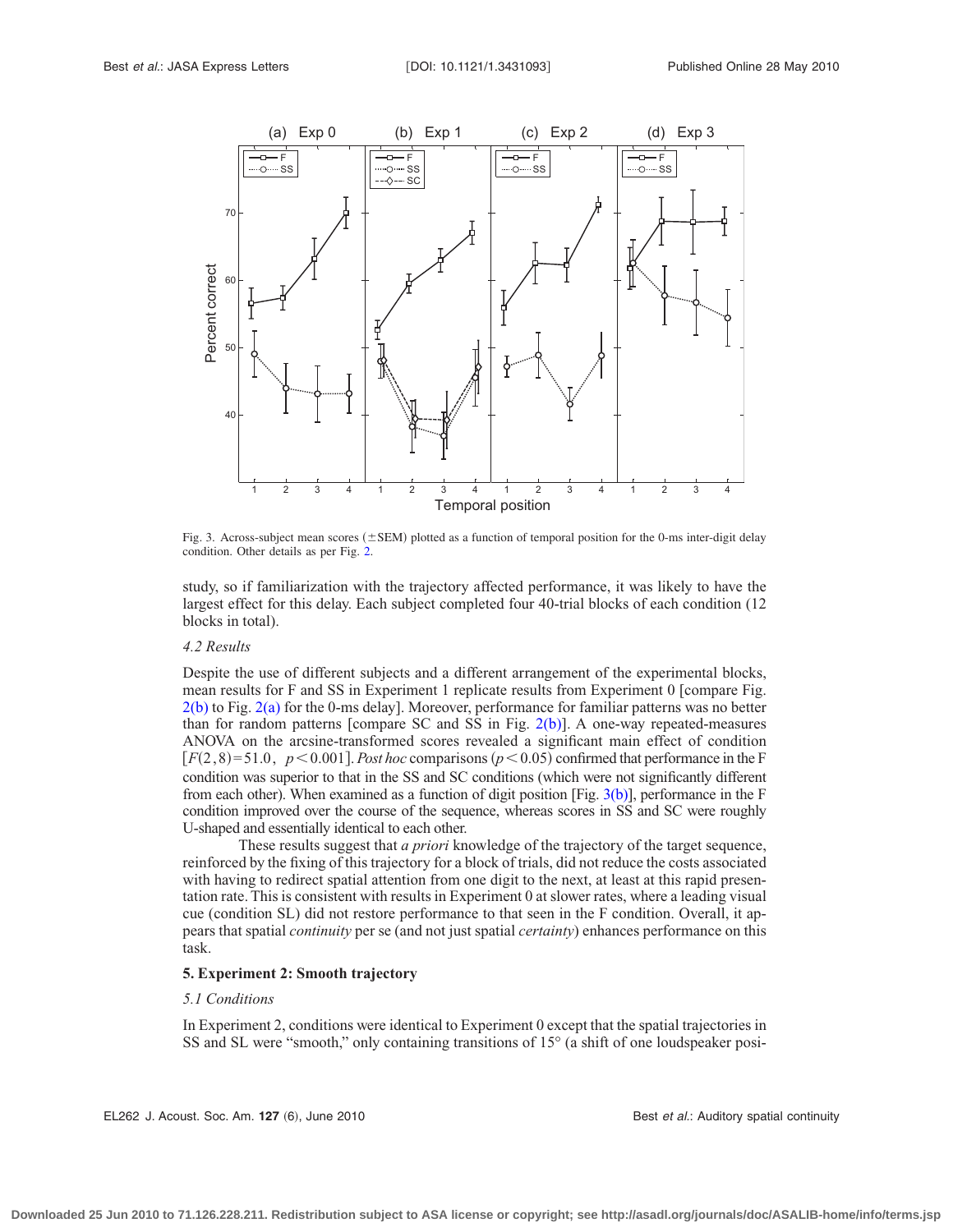tion) and changing direction as little as possible. This was achieved by selecting a random position for the first target digit and an initial direction (left or right). The second digit then came from the next loudspeaker over in the selected direction, and so on. If there was no loudspeaker in the selected direction (at the edge of the array) then the trajectory direction reversed. Thus, for loudspeakers 1 to 5, example trajectories were 1–2–3–4, 2–1–2–3, 3–4–5–4, etc.) Due to time constraints, the intermediate, 500–ms delay condition was excluded. Each listener completed three separate 40-trial blocks of each condition/delay combination (27 blocks in total), randomly ordered.

#### *5.2 Results*

Results for condition F were reasonably similar to results for the identical condition in Experiment 0 [compare Fig. [2\(c\)](#page-3-0) to Fig. [2\(a\),](#page-3-0) all delays except 500 ms]. Despite the use of smooth trajectories, performance in condition SS was still inferior to that in condition F. A two-way repeated-measures ANOVA conducted on the arcsine-transformed scores for these two conditions revealed significant main effects of condition  $[F(1,4)=154.8, p<0.001]$  and delay  $[F(2,8)=9.3, p<0.01]$ , as well as a significant interaction  $[F(2,8)=8.3, p<0.05]$ . There was a weak advantage of the leading visual cue in Experiment 2 [compare SS and SL in Fig. [2\(c\)\]](#page-3-0), which was statistically significant  $[F(1,4)=10.6, p<0.05]$ . The effect of delay was not significant, nor was the interaction between condition and delay. Figure  $3(c)$  shows performance for the 0-ms delay condition as a function of temporal position. Similar to results from Experiments 0 and 1, there is an improvement over time for the F condition but not for the SS condition.

The advantage of F over SS suggests that the benefit of spatial continuity is relatively specific, so that even small variations in location disrupt a listener's ability to selectively attend to an auditory target sequence. The difference between SS and SL was reduced compared to Experiment 0, perhaps because the uncertainty about where the target would occur next was low, making the visual cues somewhat redundant. Alternatively, it may be that the small benefit of the leading visual cue seen in Experiment 0 is restricted to cases in which the target location jumped over a large angle (e.g., when it moved from the left to the right hemi-field).

## **6. Experiment 3: Reversed maskers**

## *6.1 Conditions*

The spatial conditions of Experiment 3 were identical to those tested in Experiment 0 (F, SS, SL). However, the stimuli differed in that the masker digits were time-reversed to render them unintelligible. Because all of the maskers were unintelligible, it is possible that listeners could simply listen for the intelligible target without deploying spatial attention. Such a strategy might render spatial continuity less influential on performance. Because the task was easier overall when the maskers were unintelligible, the target was attenuated by 10 dB to reduce ceiling effects. Each subject completed five 40-trial blocks of each condition/delay combination (60 blocks in total).

#### *6.2 Results*

Results for Experiment 3 were broadly similar to those for Experiment 0. Performance in the F condition was superior to performance for SS [Fig.  $2(d)$ ]. A repeated-measures ANOVA on the arcsine-transformed scores revealed significant main effects of condition  $[F(1,3)=345.0, p$  $\leq$  0.001] and delay  $[F(3, 9) = 10.6, p \leq 0.005]$ , and a significant interaction  $[F(3, 9) = 5.9, p$ -0.05. There was no advantage of the leading visual cue (compare SS and SL), perhaps because the target digits had a slight tendency to "pop out" from the background of time-reversed maskers [\(Asemi](#page-6-5) *et al.*, 2003; Best *et al.*[, 2007\)](#page-6-6). Figure [3\(d\)](#page-4-0) shows performance for the 0-ms delay condition as a function of digit position. While performance in F plateaus rather than increasing steadily as it did in the other experiments (perhaps due to a ceiling effect), the fact that performance in SS declines over time means that the *advantage* of a fixed target location increases as a function of digit position in the sequence.

J. Acoust. Soc. Am. **127** (6), June 2010 **Best** *et al.***: Auditory spatial continuity EL263**